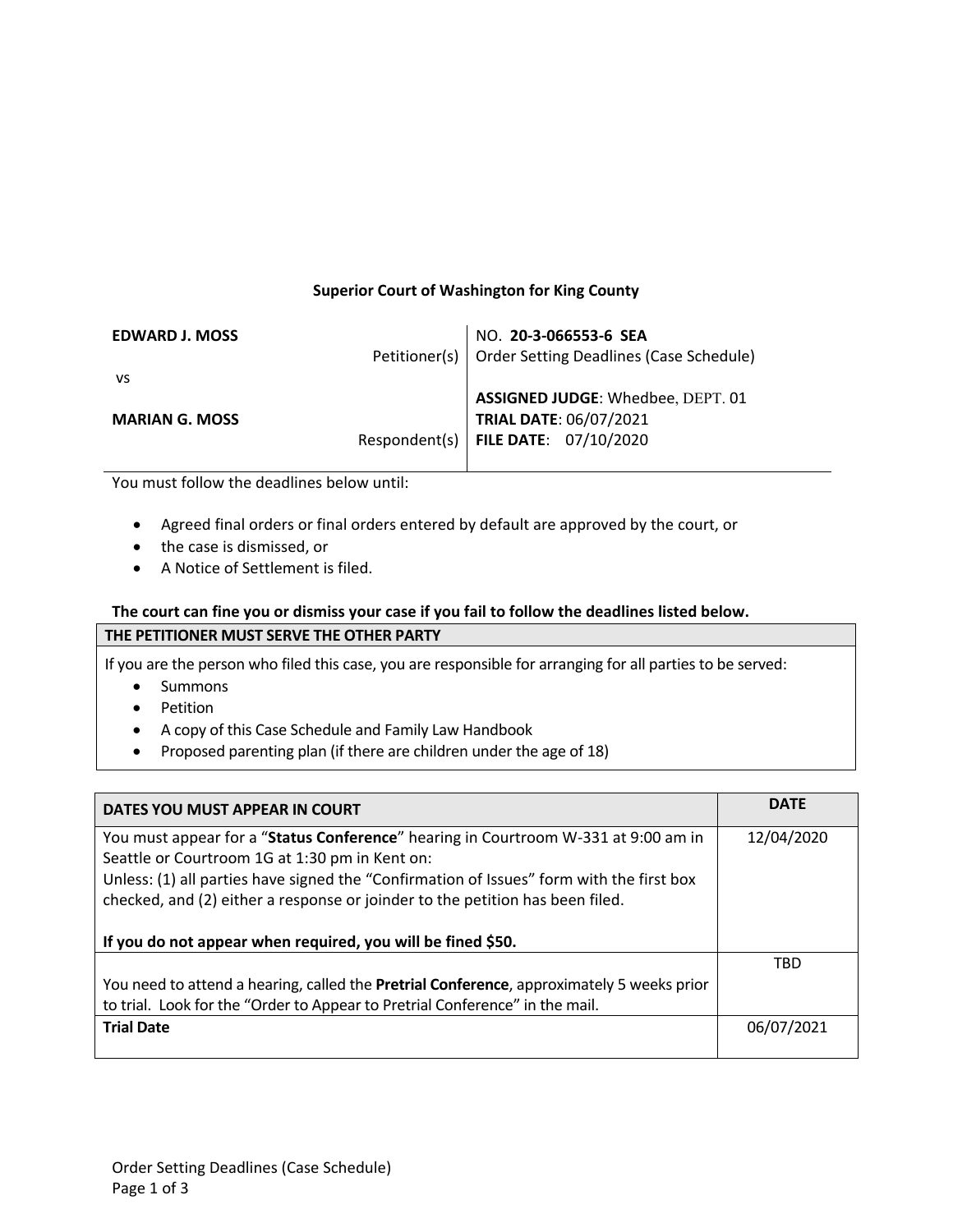| <b>BOTH PARTIES MUST ATTEND THE MANDATORY CLASSES</b>                                         | <b>DATE</b> |
|-----------------------------------------------------------------------------------------------|-------------|
|                                                                                               |             |
| If you don't have an attorney, you must attend the Family Law Orientation (FLO) by:           | 08/14/2020  |
|                                                                                               |             |
| (Register at https://kcscfamlaworientation.eventbrite.com or visit the Family Law Information |             |
| Center at 516 Third Ave W-382, Seattle 98104 or 401 Fourth Ave North, 3D, Kent, WA 98032.)    |             |
|                                                                                               |             |
| If you have children under the age of 18 with the other party, both parties must attend the   | 11/09/2020  |
| Parent Seminar by:                                                                            |             |
|                                                                                               |             |
| If you do not register and attend the class by the deadline, you will be fined \$35.          |             |
|                                                                                               |             |
| (Register at https://kcscparentseminar.eventbrite.com or visit the Family Law Information     |             |
| Center at 516 Third Ave W-382, Seattle 98104 or 401 Fourth Ave North, 3D, Kent, WA 98032.)    |             |

| DEADLINES (MAY NOT REQUIRE A COURT APPEARANCE)                                                                                                                                                                                                           | <b>DATE</b> |
|----------------------------------------------------------------------------------------------------------------------------------------------------------------------------------------------------------------------------------------------------------|-------------|
| Both parties are required to sign and file with the Clerk's Office a form called "Confirmation of<br><b>Issues</b> ; Referral to Mediation" by:                                                                                                          | 10/30/2020  |
| If you want to change the trial date, you need to file a motion by:<br>LCR $40(e)(2)$ and LFLR $4(f)$                                                                                                                                                    | 03/22/2021  |
| All parties must try to reach a settlement outside of court with the help of a professional, such<br>as a mediator or arbitrator. This is called Alternative Dispute Resolution (ADR). Unless waived<br>by the assigned judge, ADR must be completed by: | 05/10/2021  |

| <b>DEADLINES FOR PREPARING FOR TRIAL (WILL NOT REQUIRE A COURT APPEARANCE)</b>                                                                                                                                                             | <b>DATE</b> |
|--------------------------------------------------------------------------------------------------------------------------------------------------------------------------------------------------------------------------------------------|-------------|
| Both parties need to exchange lists of all people they may call as witnesses at trial. This list is<br>called the "Disclosure of Possible Primary Witnesses." Give it to the other party and file it with<br>the Clerk's office by:        | 03/08/2021  |
| If there are more people you want to call as witnesses, you need to complete a form called<br>"Disclosure of Possible Additional Witnesses." Give it to the other party and file it with the<br>Clerk's office by:                         | 04/05/2021  |
| If you want information or documents from the other party or third-parties, you must<br>complete "discovery" by:                                                                                                                           | 05/03/2021  |
| All parties must prepare a final list of trial witnesses and a list of all exhibits (documents or<br>other items) that they want the trial judge to review. Witness & Exhibit Lists with copies of<br>exhibits attached must be served by: | 05/17/2021  |
| If children under the age of 18 are not involved in the case, all parties must complete a form<br>called "Joint Confirmation of Trial Readiness" and provide a copy to the assigned judge by:                                              | 05/17/2021  |